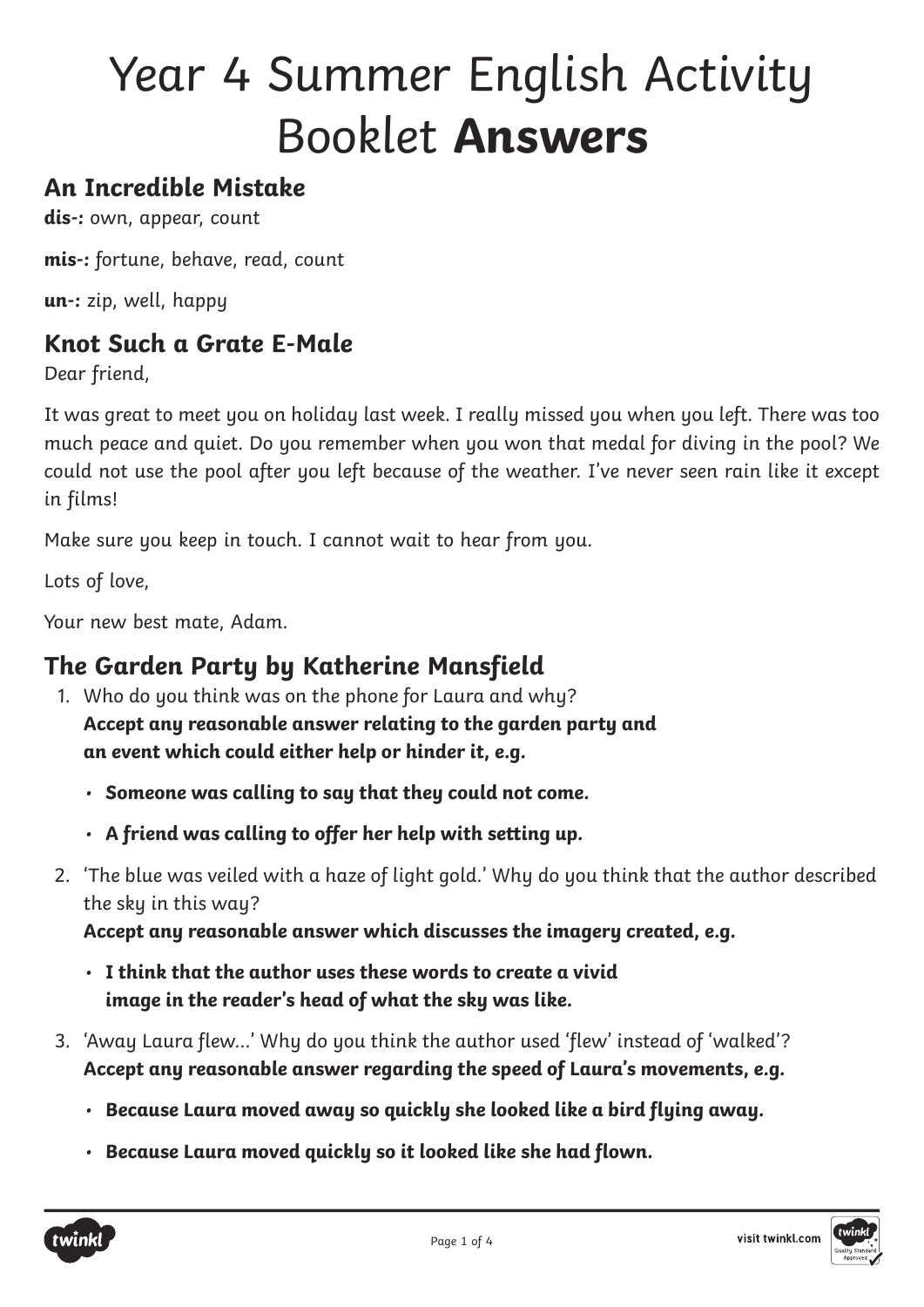- 4. Find and copy the name of two flowers from the garden. **Accept the following answers:**
	- **daisy**
	- **rose(s)**



#### **Across**

1. Something that does not happen on purpose. **accident**

- 5. Something which is very unusual. **peculiar**
- 6. To suddenly go away. **disappear**

7. The doctor may prescribe this when you are poorly. **medicine**

8. Use a ruler to make sure your lines are... **straight**

#### **The hidden word is tapestry. A tapestry is a thick piece of fabric with pictures or designs sewn onto it.**

Page 2 of 4

Write the secret hidden word in a sentence.

**Example answers:** 

**She saw the tapestry hanging on the wall.**

**David worked hard to sew the tapestry neatly.**





2. You do a lot of this in science lessons. **experiment**

3. Put your important dates in one of these. **calendar**

4. The second month of the year. **February**

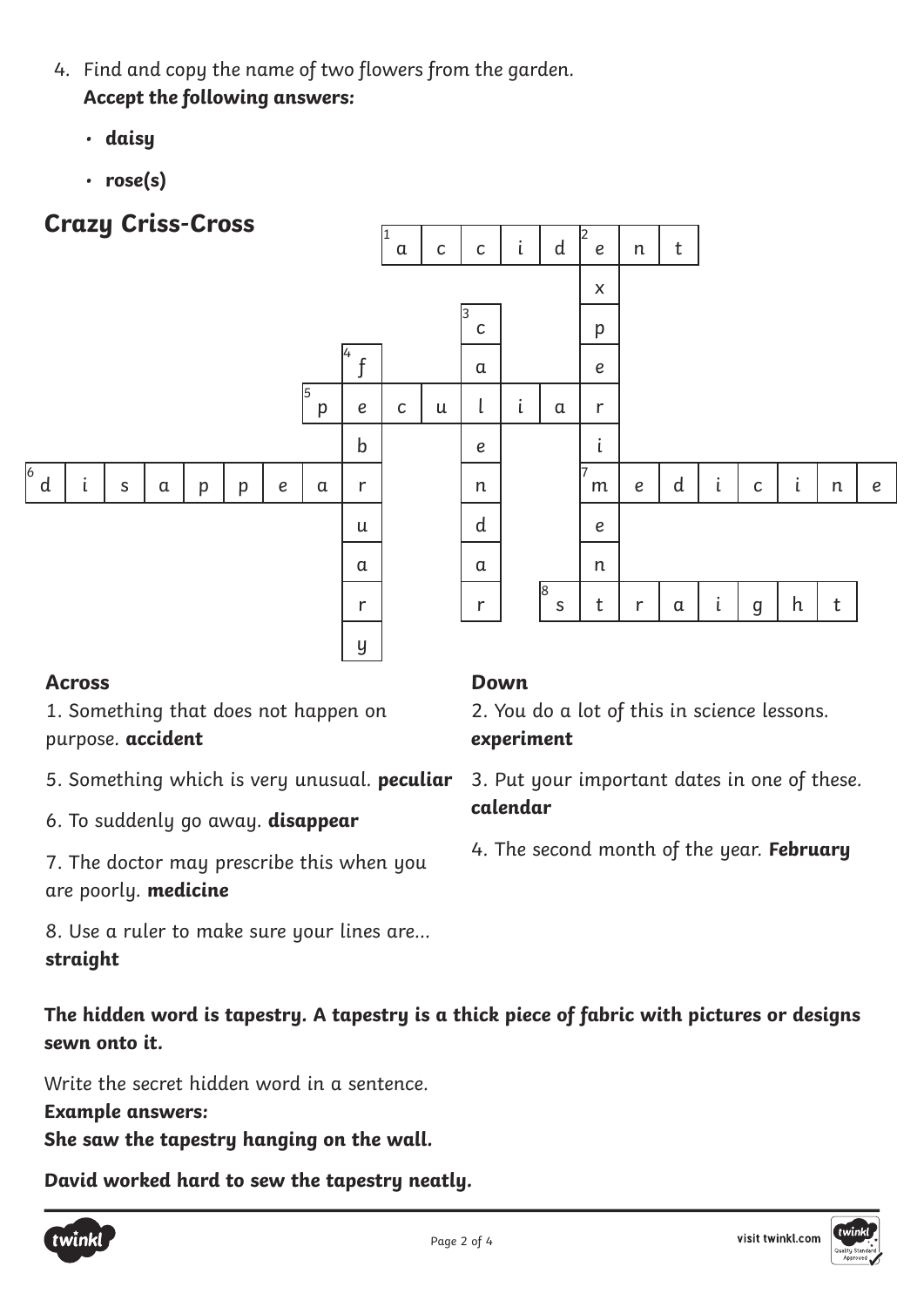## **Tense Tales**

We **walked** down the beach and **ate** an ice cream. The weather **was** so hot and sunny that **I got** a tan! We **headed** towards the marina and we **saw** the yachts **turn** in.

We **found** a restaurant to have our evening meal in. We **looked** at all of the menus and **decided** what we'd like. Dad **laughed (was laughing)** at the prices – **it was** so much cheaper than at home!

**I went** for a swim in the pool before I **went** to bed – it **was** so relaxing.

#### **Think and Write: Summer Showers**

**Example Sentences** Sentence 1: Include an expanded noun phrase. **The cheeky, happy gnome held up the large, orange flower.**

Sentence 2: Include the co-ordinating conjunction 'for'. **The gnome covered his head for it was beginning to rain.**

Sentence 3: Write a sentence containing inverted commas. **"I'm going to get wet," shouted Gerome.**

Sentence 4: Write a sentence containing a fronted adverbial. **In a hurry, Gerome made his way inside.**

#### **Subordinating Summer Sentences**

We were late for the plane **because / as / when** Johan forgot the passports.

Laura hasn't been abroad **since** she was a little girl.

They still had a good time **although/ though / even though** it rained all week.

Kim would have been sunburned **if** Lee hadn't have woken her up.

Mum got us some drinks **while / as** Dad guarded the sun beds.

**Example answers:**

**We missed our next flight** because the plane took off too late.

**We had lots to eat and drink** since the refreshments were free of charge.

**I'd definitely go there again** if I was given a chance to.

**We went in the pool at night time** although the lifeguard said we couldn't.

## **Adverbial Adventures**

Various answers possible.